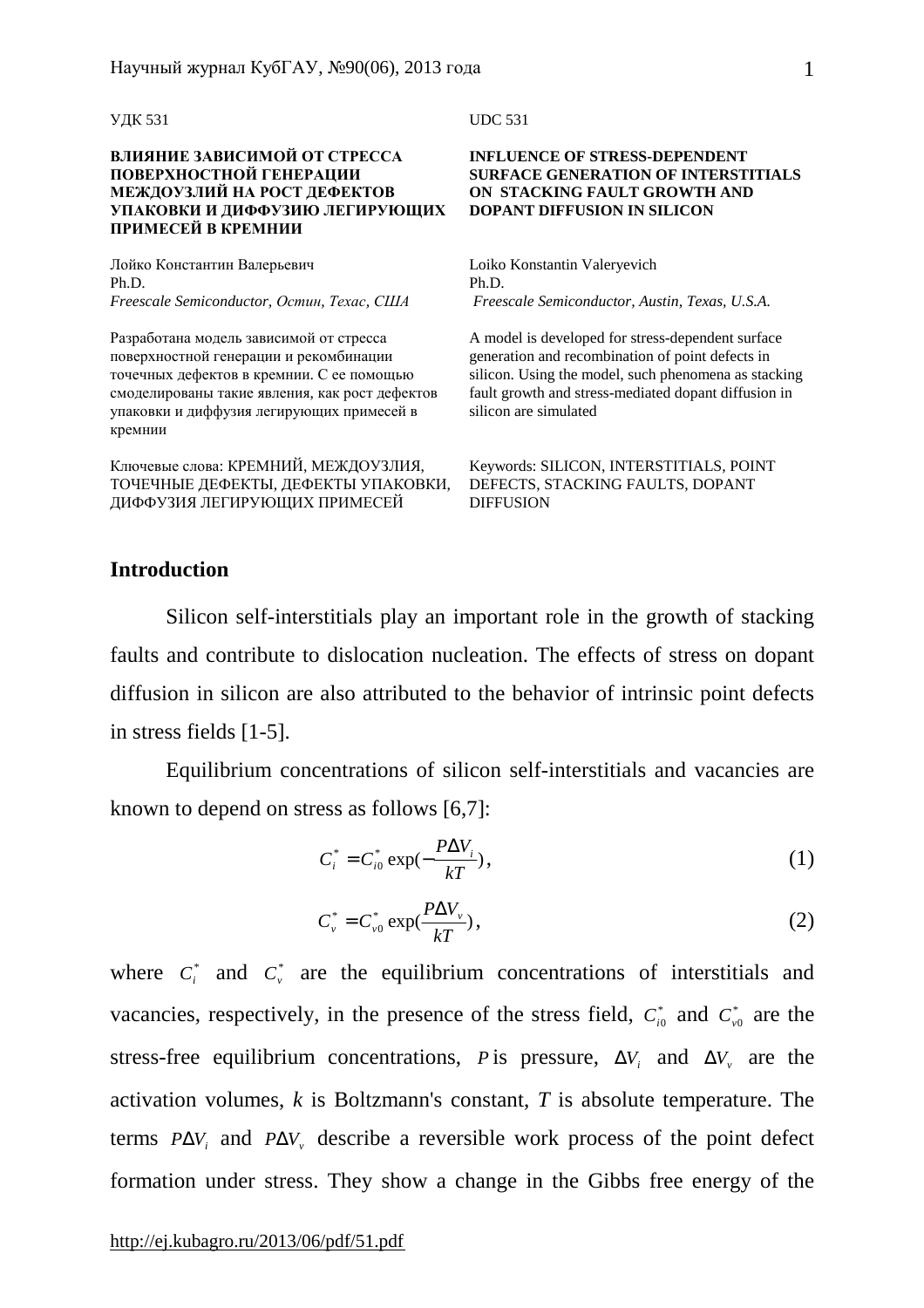formation of an interstitial or vacancy due the presence of the stress field [7]. Therefore, the activation volumes in Equations 1 and 2, being the coefficients of pressure in the reversible work process, are indeed thermodynamic formation volumes. These activation volumes have been calculated based on the assumption of sphericity of the interstitial and vacancy with radii of 1.11 Å and 2.47 Å, respectively [1-3], or using *ab initio* calculations [4,5,8]. Nevertheless, there is no agreement in literature on the values for these parameters.

From Equations 1 and 2, the equilibrium concentration of self-interstitials decreases and the equilibrium concentration of vacancies increases under compressive stress. Tensile stress has an opposite effect on the equilibrium point defect concentrations. Since boron and phosphorus are known to diffuse mainly in pairs with interstitials [9], retardation of the diffusion of these dopants is expected under compressive stress. There is some experimental evidence of such retarded diffusion [3,10]. At the same time, boron diffusion enhancement under compressive stress has been reported as well [11,12]. This discrepancy could possibly be explained by differences in point defect interaction with the free surface [4]. Most models of stress-dependent point defect and dopant diffusion consider only bulk interactions. However, stress-dependent surface generation and recombination of point defects may cause significant changes in their distributions. These processes are not well understood due to a lack of experimental results.

In this paper, a model is developed for the stress-induced redistribution of intrinsic point defects in silicon. It incorporates equilibrium conditions different for defects at the surface and in the bulk of silicon, taking into account stressdependent surface generation and recombination of point defects. Using the model, such phenomena as stacking fault growth and stress-mediated dopant diffusion are simulated.

<http://ej.kubagro.ru/2013/06/pdf/51.pdf>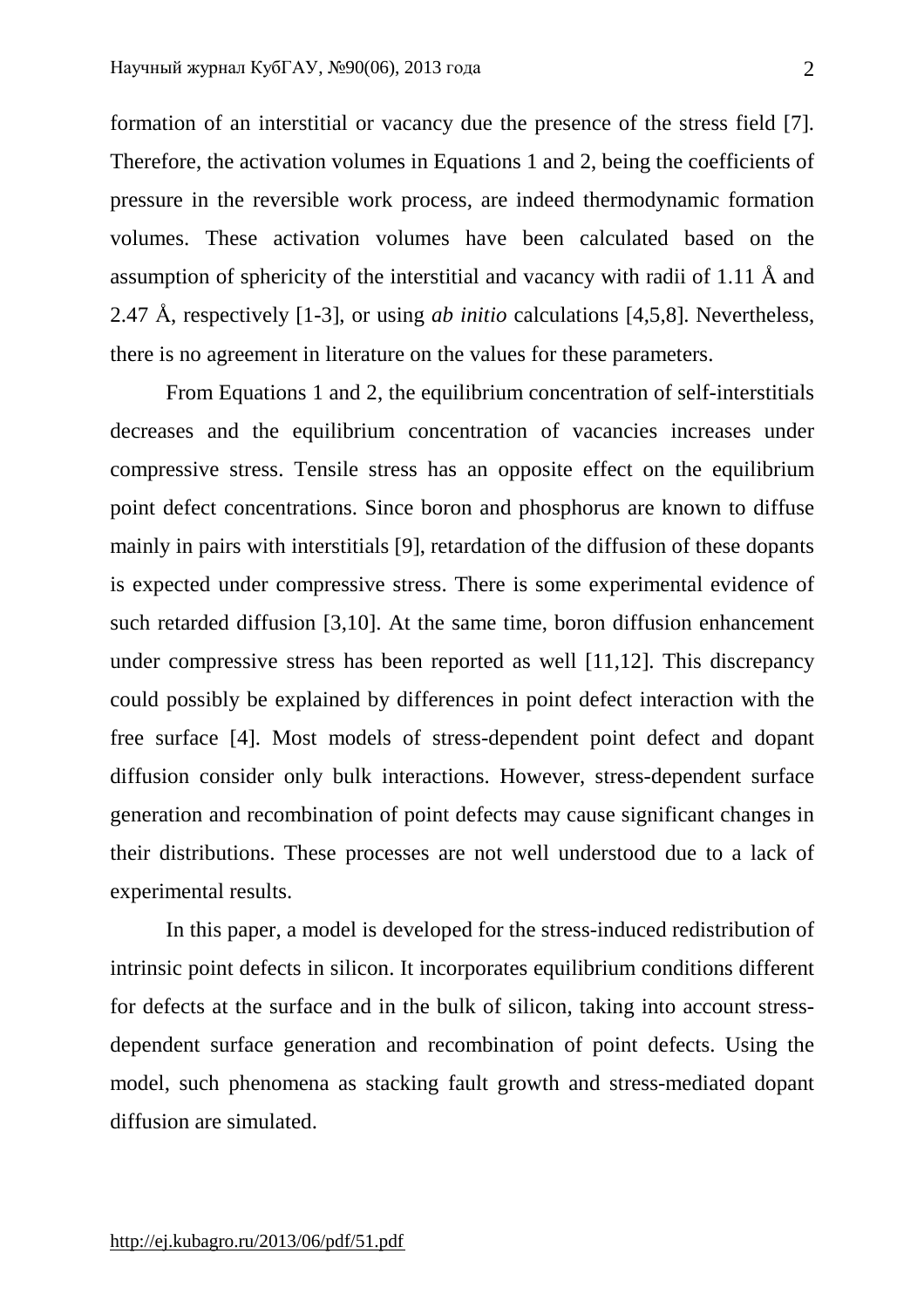## **Calculation of Activation Volumes for Interstitials and Vacancies**

In the derivation of the activation volumes for intrinsic point defects, silicon is considered as an elastic continuum. A Si-interstitial is modeled as a non-compressible ball. The radius of the ball equals to the radius of a silicon atom,  $R_a = 1.32$  Å [13]. The ball is inserted into a spherical hole having the radius  $R_i$  of an interstitial site. The radius of an interstitial site is the maximum radius of a ball that can be inserted into the interstitial site without deforming it. Two interstitial sites in silicon are considered. First, the octahedral site, such as the one which center has coordinates  $\frac{5}{8}$ ,  $\frac{5}{8}$ ,  $\frac{5}{8}$  in a unit cell of the silicon lattice. The coordinates of the six nearest lattice sites are  $\frac{1}{2}$ ,  $\frac{1}{2}$ ,  $\frac{1}{2}$ ,  $\frac{1}{2}$ ,  $\frac{1}{2}$ ,  $\frac{1}{2}$ ,  $\frac{1}{2}$ ,  $\frac{1}{2}$ ,  $\frac{1}{2}$ ,  $\frac{1}{2}$ ,  $\frac{1}{2}$ ,  $\frac{1}{2}$ ,  $\frac{1}{2}$ ,  $\frac{1}{2}$ ,  $\frac{1$  $\frac{1}{2}$ ,  $\frac{1}{4}$ ,  $\frac{3}{4}$ ,  $\frac{3}{4}$ ,  $\frac{3}{4}$ ,  $\frac{1}{4}$ ,  $\frac{3}{4}$ ,  $\frac{3}{4}$ ,  $\frac{3}{4}$ ,  $\frac{1}{4}$ . The distance between the center of the octahedral site and these lattice sites is  $\sqrt{11} a_0/8$ . Therefore,  $R_i = \sqrt{11} a_0/8 - R_a \approx$ 0.93 Å, where  $a_0 = 5.4307$  Å is the silicon lattice constant. The second interstitial site is the tetrahedral one, for example the site with coordinates  $\frac{1}{2}$ ,  $\frac{1}{2}$ ,  $\frac{1}{2}$ . The four nearest lattice sites are  $\frac{1}{4}$ ,  $\frac{1}{4}$ ,  $\frac{1}{4}$ ,  $\frac{1}{4}$ ,  $\frac{3}{4}$ ,  $\frac{3}{4}$ ,  $\frac{3}{4}$ ,  $\frac{3}{4}$ ,  $\frac{1}{4}$ ,  $\frac{3}{4}$ ;  $^{3}/_{4}$ ,  $^{3}/_{4}$ ,  $^{1}/_{4}$ . Therefore,  $R_i = \sqrt{3} a_0/4 - R_a \approx 1.03$  Å. The preferential interstitial site (the bigger one) has  $R_i \approx 1.03$  Å. The difference of volumes of the Si atom and interstitial site  $\Delta V = 4/3\pi (R_a^3 - R_i^3) \approx 5$  Å<sup>3</sup> might be regarded as the activation volume of self-interstitials. However, this approach does not take into account such factors as "compressibility" of the silicon atom, chemical-valency effects, and local relaxations [7]. Thus, the derived value is overestimated. A more reasonable activation volume of Si-interstitials seems to be  $\Delta V_i = \frac{1}{2} \Delta V_i$ 2  $\frac{1}{2}\Delta V \approx 2.5$  $\rm \AA.^3$ 

A vacancy is considered to be formed by removing a spherical ball from the elastic continuum of silicon resulting in the formation of a hole. The radius of the ball is *Ra*. The size of the hole becomes smaller than the size of the ball because of surface tension. The activation volume of a vacancy is the difference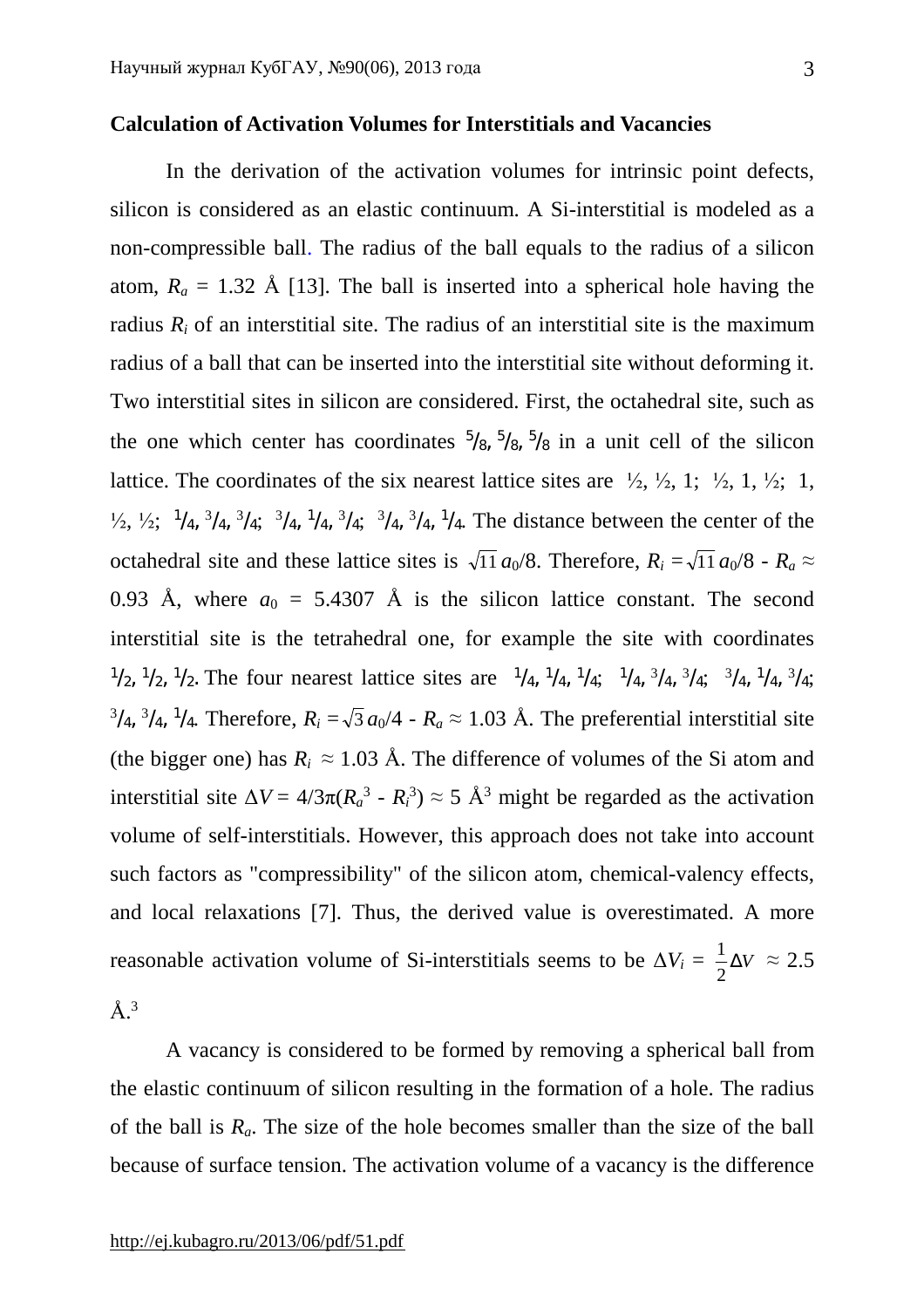in volumes of the ball  $V_a$  and the hole  $V_h$ . The surface energy of the hole before contraction  $E_0 = 4\pi R_a^2 \gamma$ , where  $\gamma \approx 1.5$  J/m<sup>2</sup> is the silicon surface energy [13]. After the contraction by  $\Delta R$ , the energy of the hole  $E = 4\pi (R_a - \Delta R)^2 \gamma$ . Thus, the total force of surface tension  $F \approx (E_0 - E)/\Delta R \approx 8\pi R_a \gamma$ . This gives the contracting pressure  $P = F/(4\pi R_a^2) = 2\gamma/R_a$ . This pressure causes the reduction in the radius of the hole by  $u = 0.5PR_a(1+n)/Y$ , where  $n \approx 0.28$  is Poisson's ratio and *Y*  $\approx$  170 GPa is Young's modulus of silicon [14]. Then,  $u = \gamma(1+n)/Y \approx$ 0.113 Å. Finally, the activation volume of a vacancy is found as  $\Delta V_v = 4/3\pi \{R_a^3\}$  $-(R_a - u)^3$   $\approx$  2.3 Å.<sup>3</sup>

The obtained values for the activation volumes of point defects are close to those suggested in some reports [2,3,8].

## **Diffusion Equations for Point Defects**

The following diffusion equations are considered for interstitials and vacancies in the bulk of silicon:

$$
\frac{\partial C}{\partial t} = -\nabla J - R_b \,,\tag{3}
$$

$$
J = -DC^*\nabla(\frac{C}{C^*}),\tag{4}
$$

$$
R_b = K_b (C_i C_v - C_i^* C_v^*), \tag{5}
$$

where  $C$ ,  $C^*$ ,  $D$ , and *J* are the concentration, equilibrium concentration, diffusivity, and flux of interstitials or vacancies,  $R_b$  and  $K_b$  are the bulk recombination rate and its rate factor, *i* and *v* denote parameters for interstitials and vacancies, respectively.

Equation 4 is different from the standard expression for the diffusion flux  $J = -D\nabla C$  [15] and accounts for non-uniformity in the equilibrium concentrations of point defects due to their interaction with external fields. Substituting Equations 1 and 2, which describe the exponential dependency of the equilibrium point defect concentrations on pressure, into Equation 4, and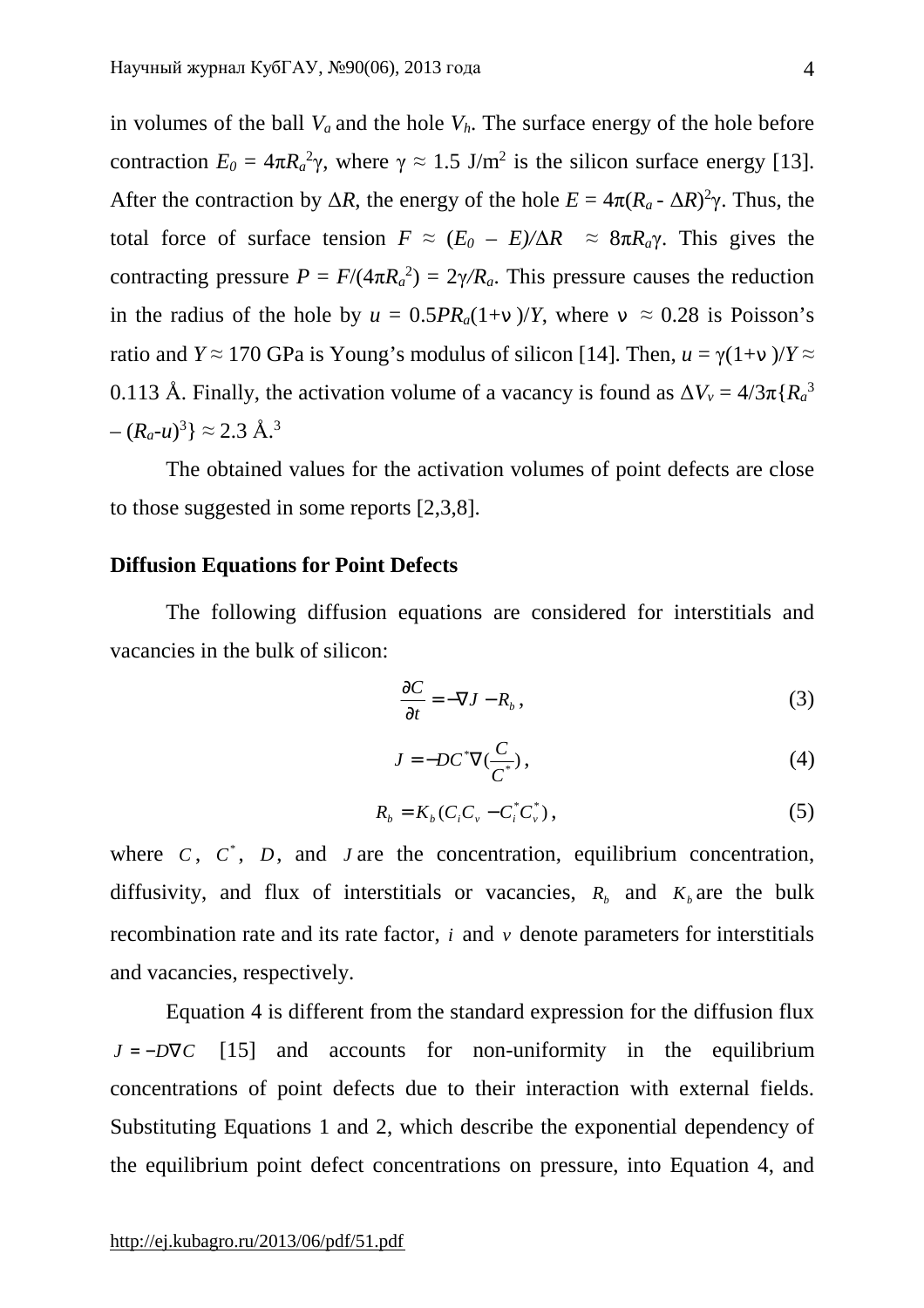ignoring the drift of charged point defects in the electric field, it is possible to express the total point defect flux as a sum of the diffusion flux and the drift flux in the pressure field:

$$
J_i = -D_i \nabla C_i - \frac{D_i C_i \Delta V_i}{kT} \nabla P, \qquad (6)
$$

$$
J_{\nu} = -D_{\nu} \nabla C_{\nu} + \frac{D_{\nu} C_{\nu} \Delta V_{\nu}}{kT} \nabla P.
$$
 (7)

# **Surface Generation and Recombination of Point Defects**

At a stress-free surface, self-interstitial and vacancy fluxes due to surface generation and recombination are given by [15]

$$
J_{is} = -K_{is}(C_i - C_{i0}^*) + G_{is}, \qquad (8)
$$

$$
J_{\nu s} = -K_{\nu s} (C_{\nu} - C_{\nu 0}^*), \qquad (9)
$$

where  $C_{i0}^*$  and  $C_{v0}^*$  are the stress-free equilibrium concentrations of interstitials and vacancies,  $K_{is}$  and  $K_{ys}$  are their surface generation-recombination rate factors, and  $G_i$  is the interstitial injection rate due to oxidation. Terms  $K_{iS}C_i$  and  $K_vC_v$  describe surface recombination, while  $K_vC_{v0}^*$  and  $K_vC_{v0}^*$  describe surface generation of point defects.

In the presence of the stress field, these equations have to be modified to account for the free energy change associated with the surface generationrecombination process:

$$
J_{is} = -K_{is}[C_i \exp(-\frac{P(\Delta V_s - \Delta V_i)}{kT}) - C_{i0}^* \exp(\frac{P(\Delta V_s - \Delta V_i)}{kT})] + G_{is}, \qquad (10)
$$

$$
J_{\nu s} = -K_{\nu s} [C_{\nu} \exp(\frac{P(\Delta V_s - \Delta V_{\nu})}{kT}) - C_{\nu 0}^{*} \exp(-\frac{P(\Delta V_s - \Delta V_{\nu})}{kT})], \qquad (11)
$$

where  $\Delta V_s$  is the silicon volume change occurring when a silicon atom is added to or removed from the silicon surface.  $\Delta V_s \approx 20 \text{ Å}^3$ , which is the volume of silicon per atom.

<http://ej.kubagro.ru/2013/06/pdf/51.pdf>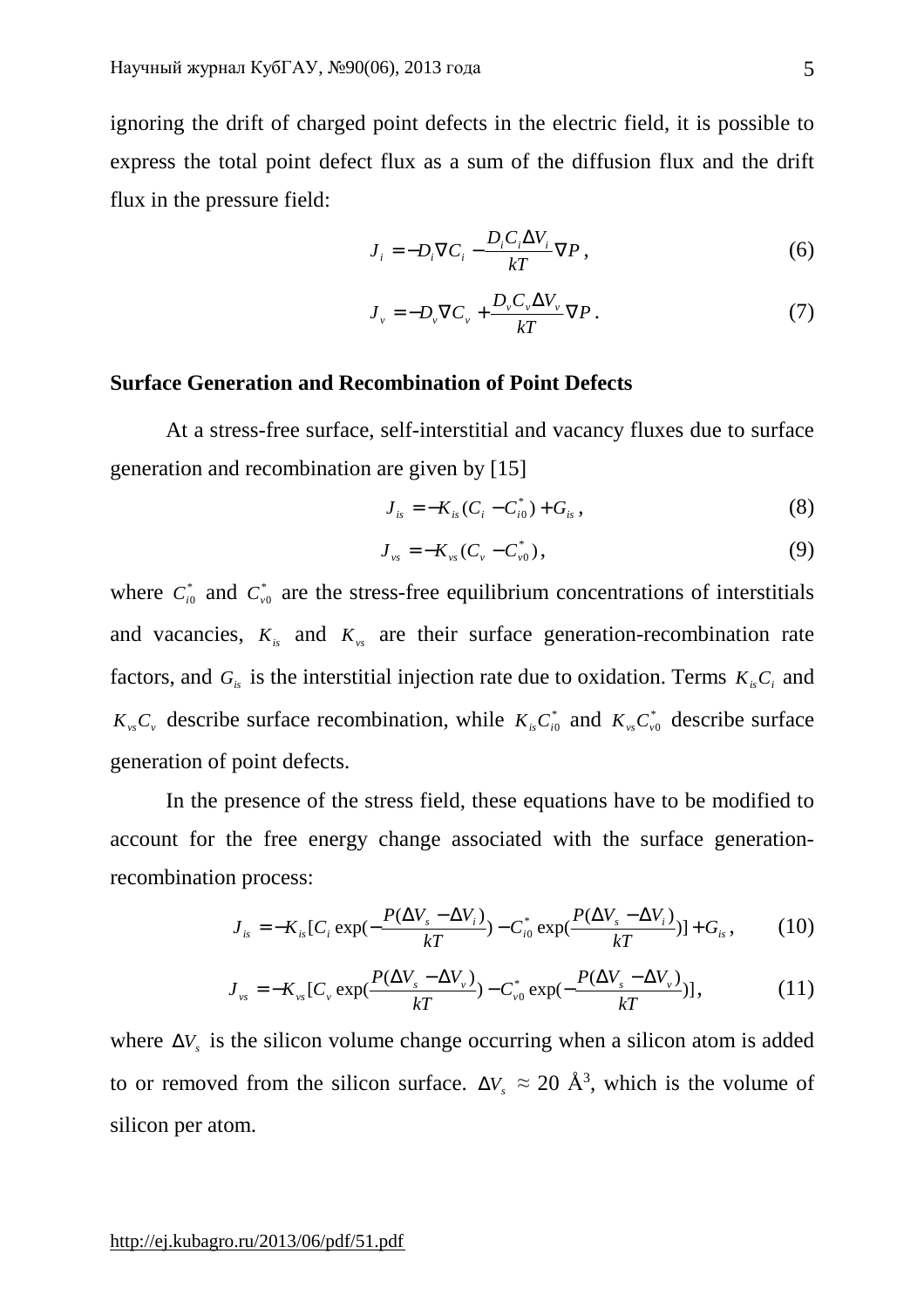The process of surface generation-recombination of point defects is illustrated in Figure 1 showing the generation of a Si-interstitial. When an interstitial is formed by removing an atom from the silicon surface and inserting it into the crystal, there is a thermodynamic volume expansion  $\Delta V_i$ , associated with the fact that the size of the Si atom is larger than the size of the interstitial site. On the other hand, there is a decrease in the volume of the whole Si crystal because one atom has left its surface. This volume change is equal to the volume of silicon per atom  $\Delta V_s \approx 20 \text{ Å}^3 > \Delta V_i$ . The difference of these two volumes ( $\Delta V_s - \Delta V_i$ ) is found in the exponents in Equation 10, which shows how interstitial surface generation and recombination change under pressure.

As follows from Equations 10 and 11, the surface generation of interstitials, leading to the thermodynamic volume decrease, increases with pressure while their recombination decreases. The effect of pressure on vacancies is opposite. Since  $(\Delta V, -\Delta V)$  is positive for both interstitials and vacancies, interstitial generation increases under compression and vacancy generation increases under tension.

Under the equilibrium conditions, the surface flux of point defects is zero. Therefore, Equations 10 and 11 effectively describe the deviation of equilibrium defect concentrations at the surface from their values in the bulk.



**Figure 1:** Self-interstitial formation in silicon by surface generation.  $\Delta V_s > \Delta V_i$ .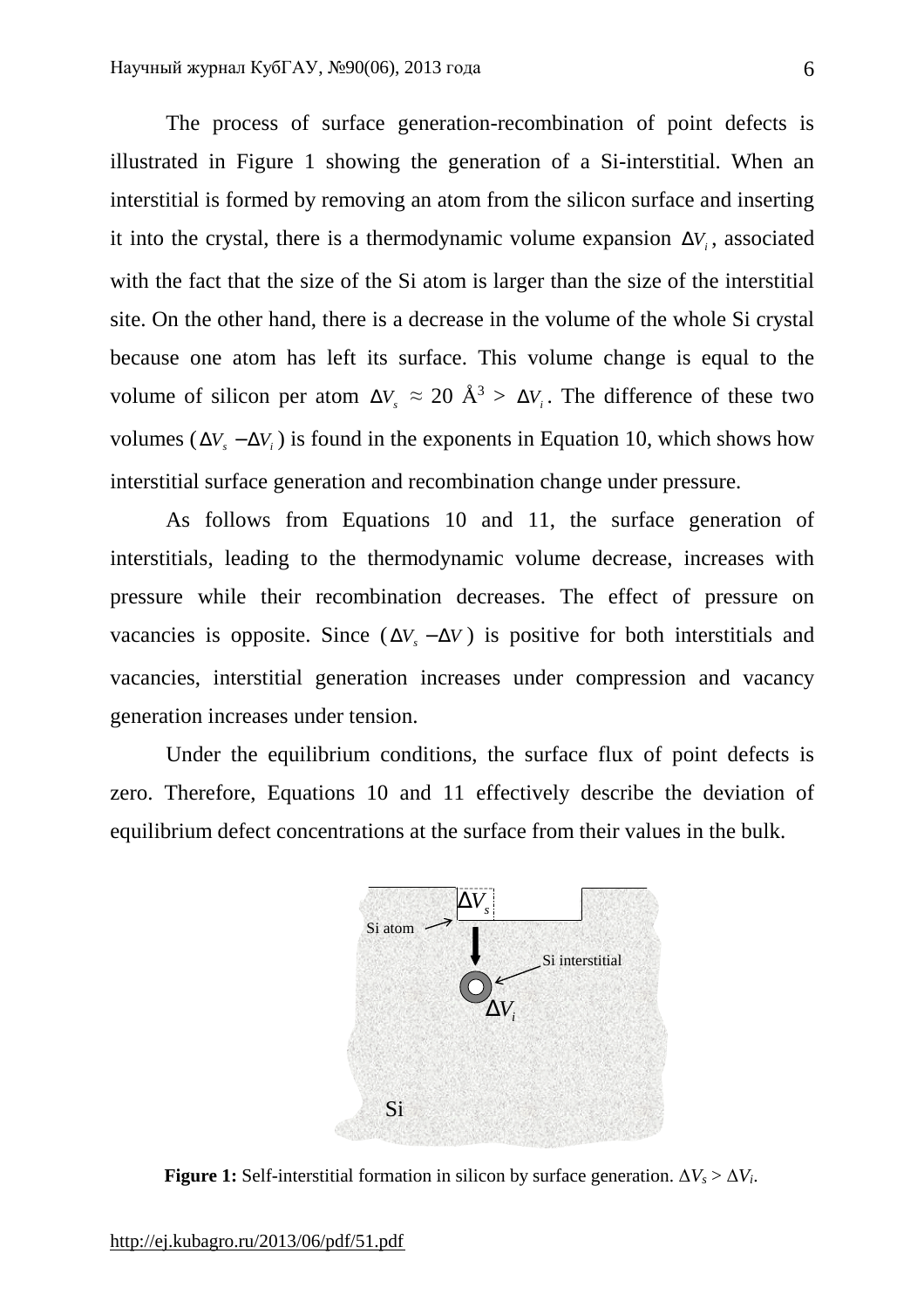## **Simulation of Stacking Fault Growth**

Stacking faults in silicon are oxidation-induced defects. Therefore, their preferential growth in the field areas, where interstitial injection due to oxidation has the highest rate, seems logical and is supported by experimental results. At the same time, the appearance of stacking faults at the edges of active areas has been reported by Jarreau [16]. An enhancement in stacking fault growth at active edges can be explained by either an increased density/size of their nucleation centers due to some damage (for example, plasma-induced damage) or by enhanced interstitial generation in this area. The later is consistent with the proposed model for stress-dependent surface generation and recombination of point defects.

Figure 2 shows simulated pressure, equilibrium concentration and concentration of interstitials, as well as stacking fault radius after steam field oxidation performed at 1100 °C. The results were obtained using a 2D process simulator TSUPREM-4 [17]. Stress-dependent surface generation and recombination of point defects was taken into account. As can be seen, pressure is at maximum under the nitride edge (Figure 2a). This decreases equilibrium concentration of interstitials in this area (Figure 2b), but increases their concentration due to enhanced surface generation (Figure 2c). Consequently, stacking fault size is also increased under the nitride edge (Figure 2d). The stacking fault radius at the position of the pressure peak is about the same as that under the field oxide. A uniform density of stacking fault nucleation centers and their constant size was used in this simulation. To obtain even larger stacking faults at the active edge, higher density or larger size of their nucleation centers should be assumed.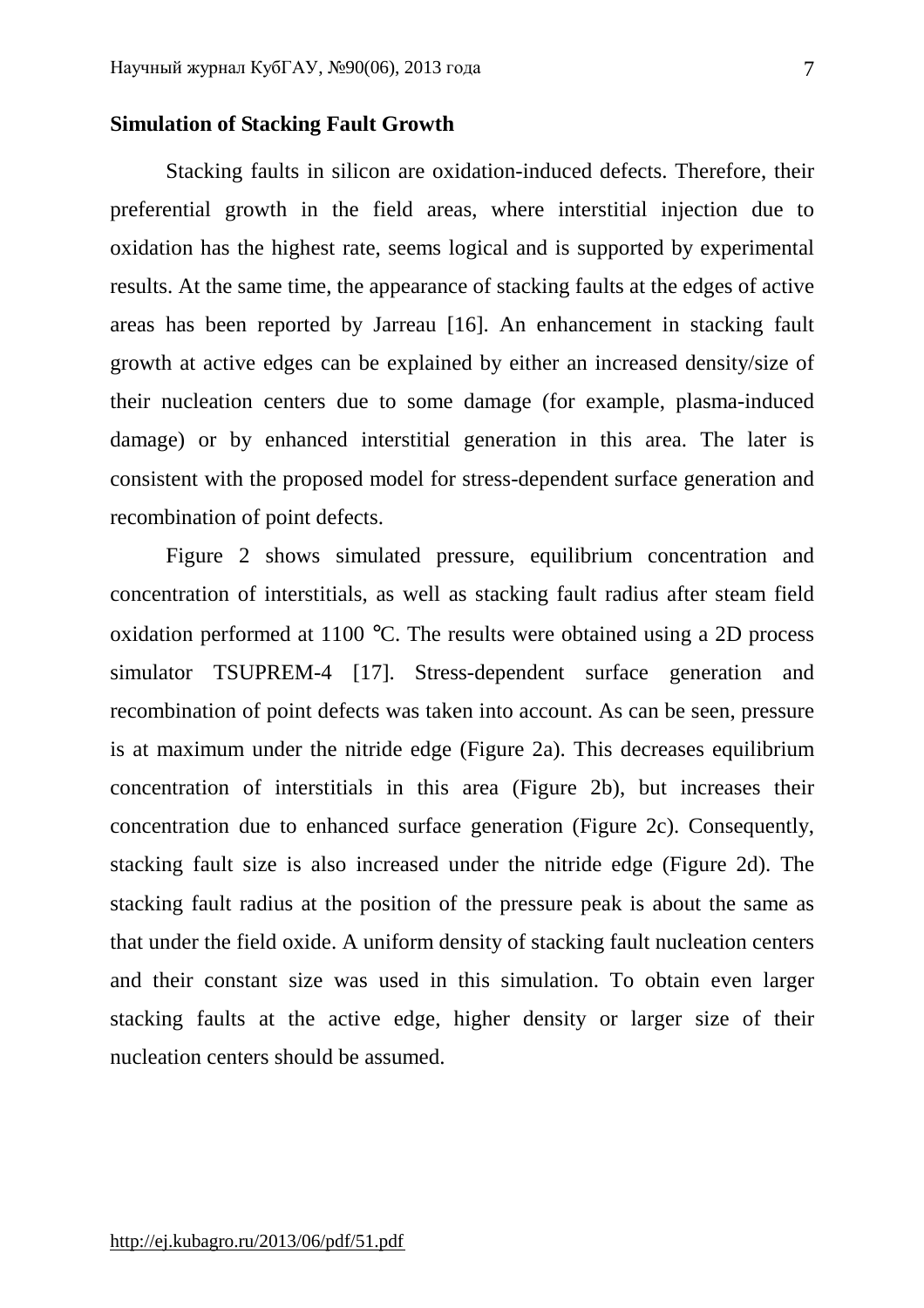

Figure 2: Contour plots of simulated (a) pressure (Pa), (b) equilibrium concentration and (c) concentration of interstitials (cm<sup>-3</sup>), (d) stacking fault radius ( $\hat{A}$ ) after steam field oxidation performed at 1100 °C. Stress-dependent surface generation and recombination of point defects was taken into account.

# **Simulation of Stress-Mediated Dopant Diffusion**

The effect of stress on dopant diffusion in silicon is usually attributed to the behavior of intrinsic point defects and dopant-defect pairs in stress fields [1- 5]. Since boron and phosphorus are known to diffuse mainly in pairs with interstitials [9], retardation of the diffusion of these dopants is expected under compressive stress reducing the equilibrium concentration of interstitials. However, the existing models for stress-mediated dopant diffusion fail to explain conflicting experimental results. Both retardation [10] and enhancement of boron diffusion under compressive stress have been reported [11,12].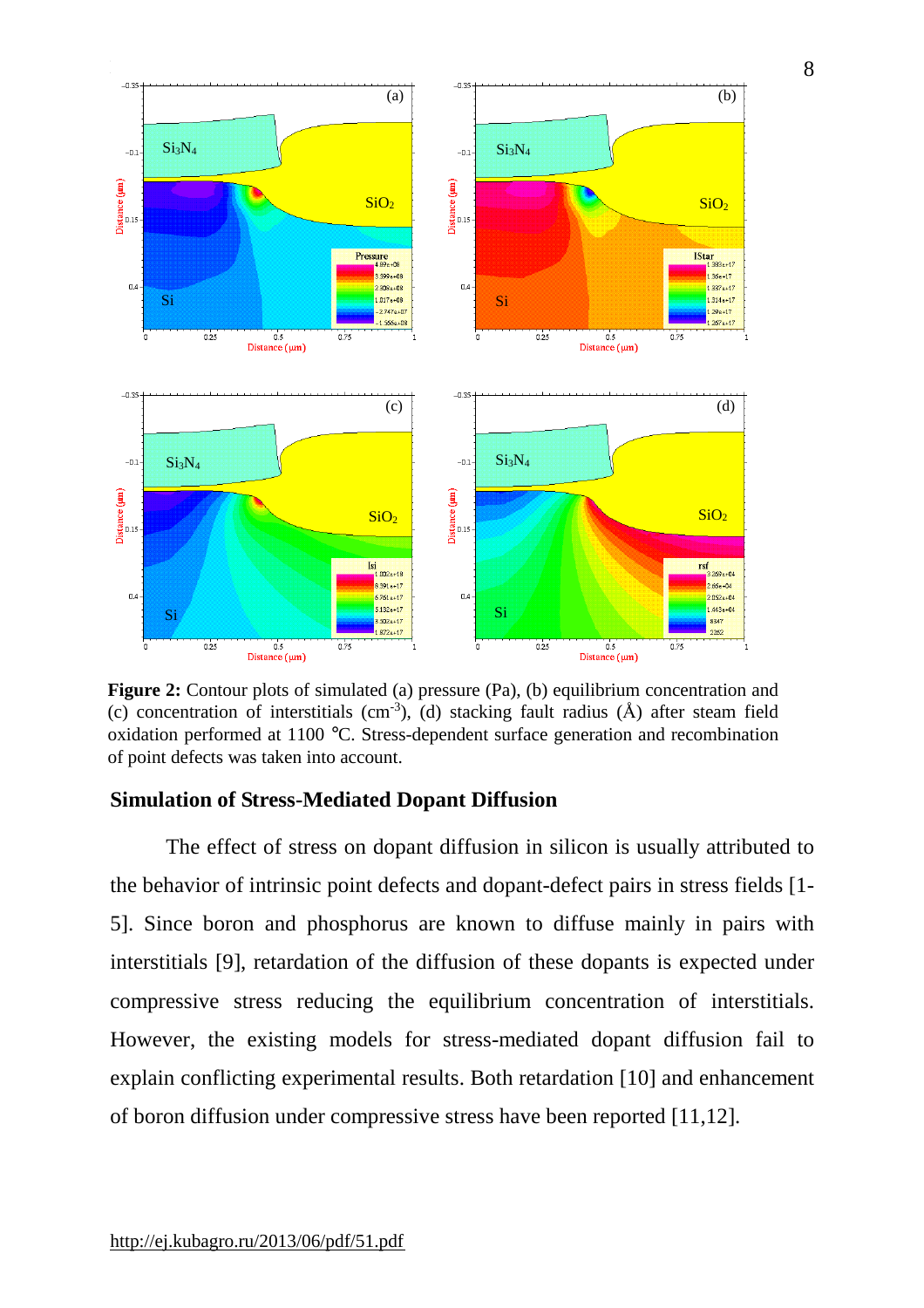This discrepancy could possibly be explained by considering point defect interaction with the silicon surface. In different experiments, surface generation and recombination of point defects could play more or less pronounced role in the defect and therefore dopant distribution depending upon the proximity of the surface to the studied region.

Using the developed model for the stress-induced point defect redistribution and their surface generation and recombination, the impact of stress on boron diffusion was simulated. In TSUPREM-4, the five-stream diffusion model was used for boron [18]. This model assumes that dopant diffusion occurs through the formation of dopant/defect pairs that diffuse as a unit. The concentration of such pairs depends upon dopant concentration and point defect supersaturation. Therefore, a change in point defect concentrations due to their redistribution in the stress fields is expected to directly affect boron diffusion.

In the simulation, an experimental setup used by Osada *et al.* [10] was replicated. Boron with a dose of  $7.5 \times 10^{13}$  cm<sup>-3</sup> was implanted at 70 keV into a p-type (100) Si substrate through a 50 nm thick screen oxide. After 30 min annealing at 900 °C in N<sub>2</sub> and removing  $SiO_2$ , a 500 nm thick  $Si<sub>3</sub>N<sub>4</sub>$  film was deposited and patterned. Then an anneal in  $N_2$  at 1014 °C for 120 min was performed.

Simulation results on the pressure distribution and equilibrium concentration of self-interstitials, as well as concentrations of interstitials, boron-interstitial pairs, and boron are shown in Figures 3 - 6. Two groups of the results are presented. In one simulation, stress-dependent surface generation and recombination of point defects was taken into account. In the other simulation, it was neglected.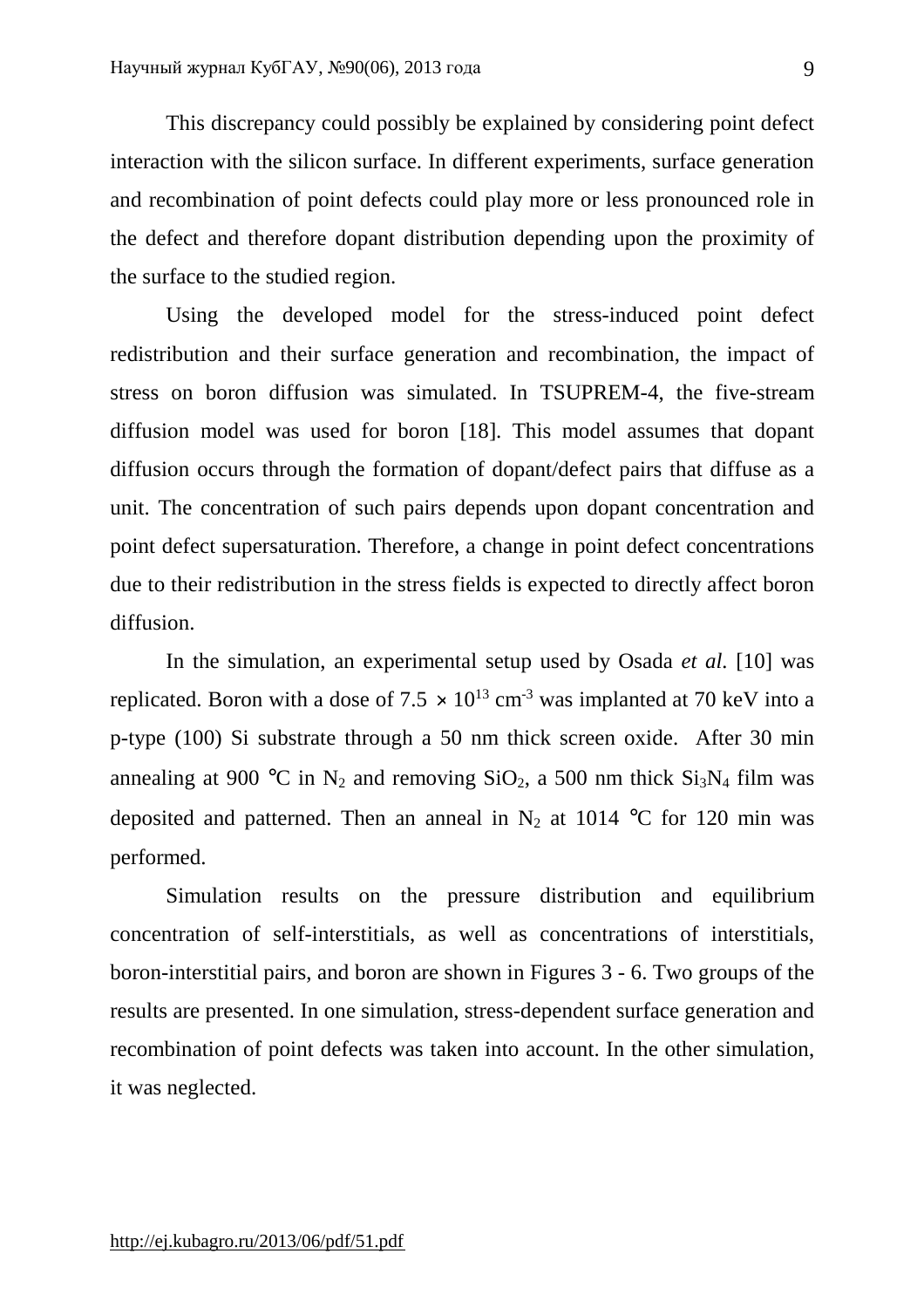

**Figure 3:** Simulated (a) pressure (Pa) and (b) equilibrium concentration of interstitials (cm<sup>-3</sup>) after 1014 °C anneal in N<sub>2</sub> for 120 min.



**Figure 4:** Simulated interstitial concentration (cm<sup>-3</sup>) after 1014 °C anneal in N<sub>2</sub> for 120 min (a) with and (b) without taking into account stress-dependent surface generation and recombination of point defects.

As can be seen in Figure 3, the equilibrium concentration of selfinterstitials decreases under the nitride, in the region of compression. It increases at the nitride edge under tensile stress. The concentration of interstitials increases under the nitride in Figure 4a due to their enhanced surface generation. In Figure 4b, the interstitial concentration almost exactly follows the contours of the equilibrium concentration.

In Figure 5a, the concentration of boron-interstitial pairs decreases under the nitride edge due to a lower interstitial supersaturation and slightly increases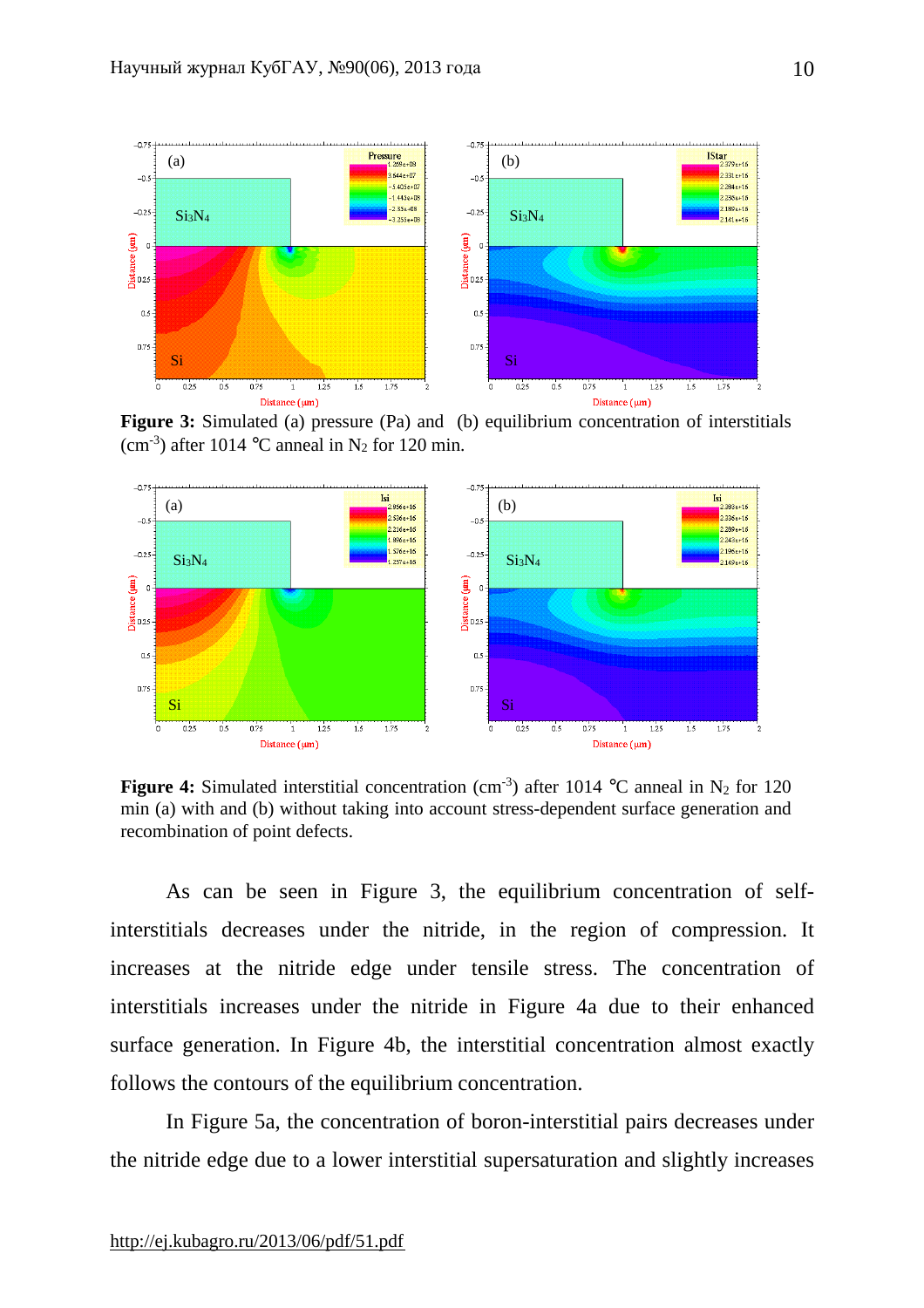

**Figure 5:** Simulated concentration of boron-interstitial pairs (cm<sup>-3</sup>) after 1014 °C anneal in  $N_2$  for 120 min (a) with and (b) without accounting for stress-dependent surface generation and recombination of point defects.



**Figure 6:** Contour plots of simulated boron concentration (cm<sup>-3</sup>) after 1014 °C anneal in  $N_2$  for 120 min (a) with and (b) without accounting for stress-dependent surface generation and recombination of point defects.

under the nitride. On the contrary, in Figure 5b the concentration of boroninterstitial pairs is almost independent of a lateral position. Same relative lateral uniformity of the boron concentration can be seen in Figure 6b.

Figure 6a shows that taking into account the stress-dependent surface generation and recombination of point defects results in an increase in boron concentration under the nitride edge at the peak of tensile stress. At the same time, the boron concentration is decreased in the bulk. This is opposite to what can be seen under the nitride, where stress is compressive. Near the surface, the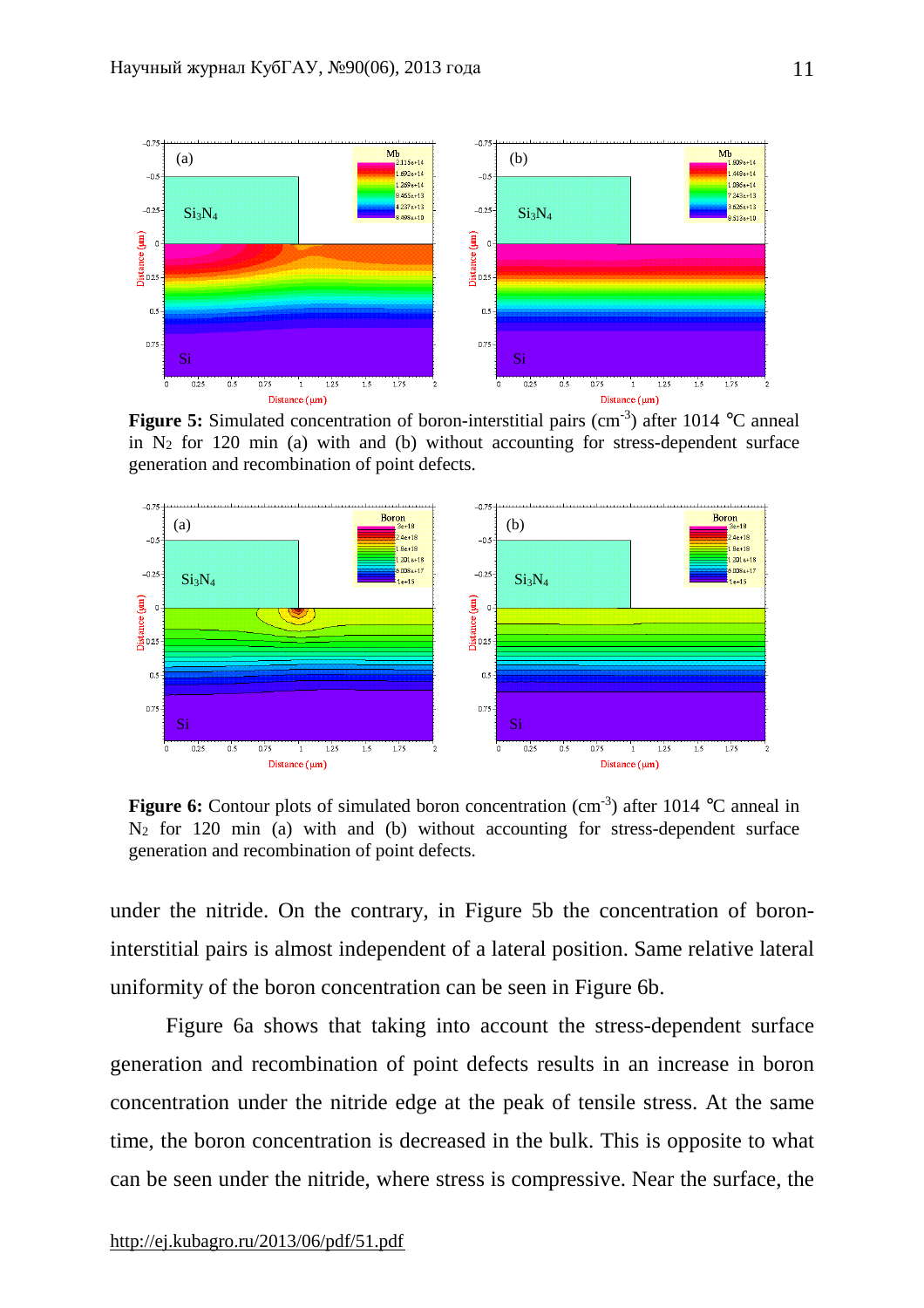boron concentration is lower than that in the open area, and the contours lie closer to the interface, which might be interpreted as a slower diffusion. However, deeper in the substrate, the boron concentration under the nitride is slightly higher than that in the open region. This shows an increase in boron diffusion and agrees with the results of Zhao *at al*. [11,12], whose measurements suggest enhanced boron diffusivity under compressive stress. Therefore, our results demonstrate the importance of surface proximity in analyzing the effect of stress on dopant diffusion.

It is necessary to point out that the stress-dependencies of dopant-defect pairing coefficients and equilibrium pair concentrations were not taken into account in this simulation. Since these effects may play a more or less significant role in stress-mediated dopant diffusion, a detailed study of them is required in the future.

## **Conclusions**

In this paper, the model was developed for the stress-induced redistribution of point defects in silicon device structures. It incorporates equilibrium conditions different for defects at the surface and in the bulk of silicon and takes into account stress-dependent surface generation and recombination of point defects. In the model, equilibrium concentrations of intrinsic point defects depend exponentially on hydrostatic pressure in silicon. For bulk interactions, the calculations yielded the activation volumes of about 2.5  $\AA$ <sup>3</sup> and 2.3  $\AA$ <sup>3</sup> for interstitials and vacancies, respectively. The activation volumes for surface generation and recombination of point defects close to 18  $\AA^3$  were used.

Computer simulations showed that the enhancement in surface generation of interstitials under compressive stress may explain the growth of larger stacking faults at the edges of active areas.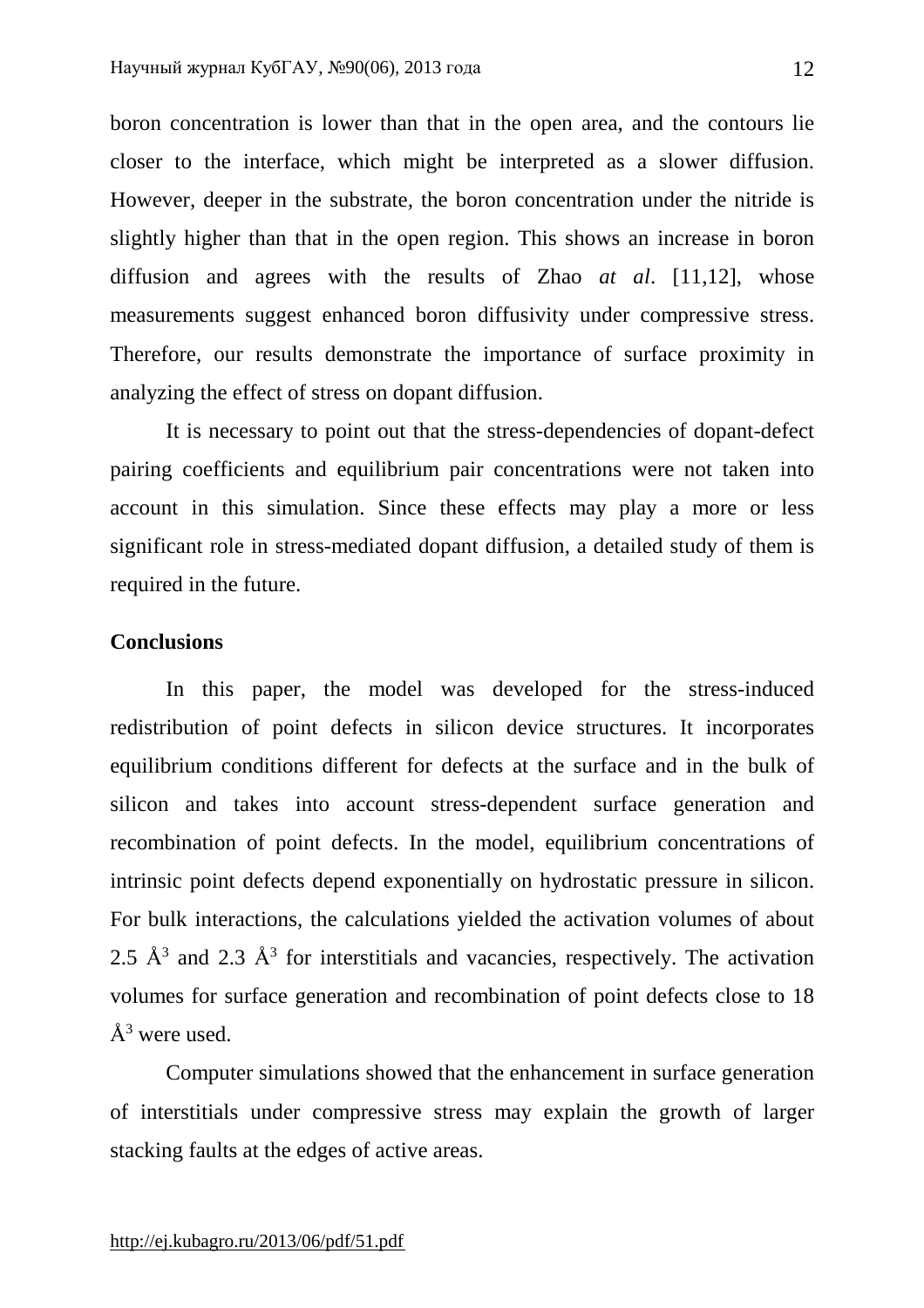The importance of taking into account the proximity of the silicon surface in analyzing the effect of stress on dopant diffusion was demonstrated using simulations. It is shown that surface generation and recombination of point defects play a pronounced role in the point defect and therefore dopant distribution.

## **References**

- [1] H. Park, K. S. Jones, and M. E. Law, *J. Electrochem. Soc.*, Vol. 141, No. 3, p. 759 (1994).
- [2] H. Park, K. S. Jones, J. A. Slinkman, and M. E. Law, *J. Appl. Phys.*, Vol. 78, No. 6, p. 3664 (1995).
- [3] S. Chaundry and M. E. Law, *J. Appl. Phys.*, Vol. 82, No. 3, p. 1138 (1997).
- [4] M. Laudon, N. N. Carlson, M. P. Masquelier, M. S. Daw, and W. Windl, *Appl. Phys. Lett*, Vol. 78, No. 2, p. 201 (2001).
- [5] M. S. Daw, W. Windl, N. N. Carlson, M. Laudon, and M. P. Masquelier, *Physical Review B*, Vol. 64, p. 045205 (2001).
- [6] J. Lothe and J. P. Hirth, *J. Appl. Phys.*, Vol. 38, No. 2, p. 845 (1967).
- [7] J. P. Hirth and J. Lothe, *Theory of Dislocations*, Second Edition*,* p. 497, 506, John Wiley & Sons, New York (1982).
- [8] W. Windl, M. S. Daw, N. N. Carlson, and M. Laudon, in *Advances in Materials Theory and Modeling - Bridging Over Multiple-Length and Time Scales,* V. Bulatiov, F. Cleri, L. Colombo, L. Lewis, Editors, Materials Research Society Proc. Vol. 677, p. AA9.4.1, Warrendale, PA (2001).
- [9] P. M. Fahey, P. B. Griffin, and J. D. Plummer, *Reviews of Modern Physics,* Vol. 61, No. 2, p. 289 (1989).
- [10] K. Osada, Y. Zaitsu, S. Matsumoto, M. Yashida, E. Arai, and T. Abe, *J. Electrochem. Soc.*, Vol. 142, No. 1, p. 202 (1995).
- [11] Y. Zhao, M. Aziz, H. J. Gossmann, and S. Mitha, *Appl. Phys. Lett,* Vol. 74, p. 31 (1999).
- [12] Y. Zhao, M. Aziz, H. J. Gossmann, S. Mitha, and D. Schiferl, *Appl. Phys. Lett,* Vol. 75, p. 941 (1999).
- [13] H. R. Huff, *Encyclopedia of Applied Physics*, Vol. 17, p. 437 (1996).